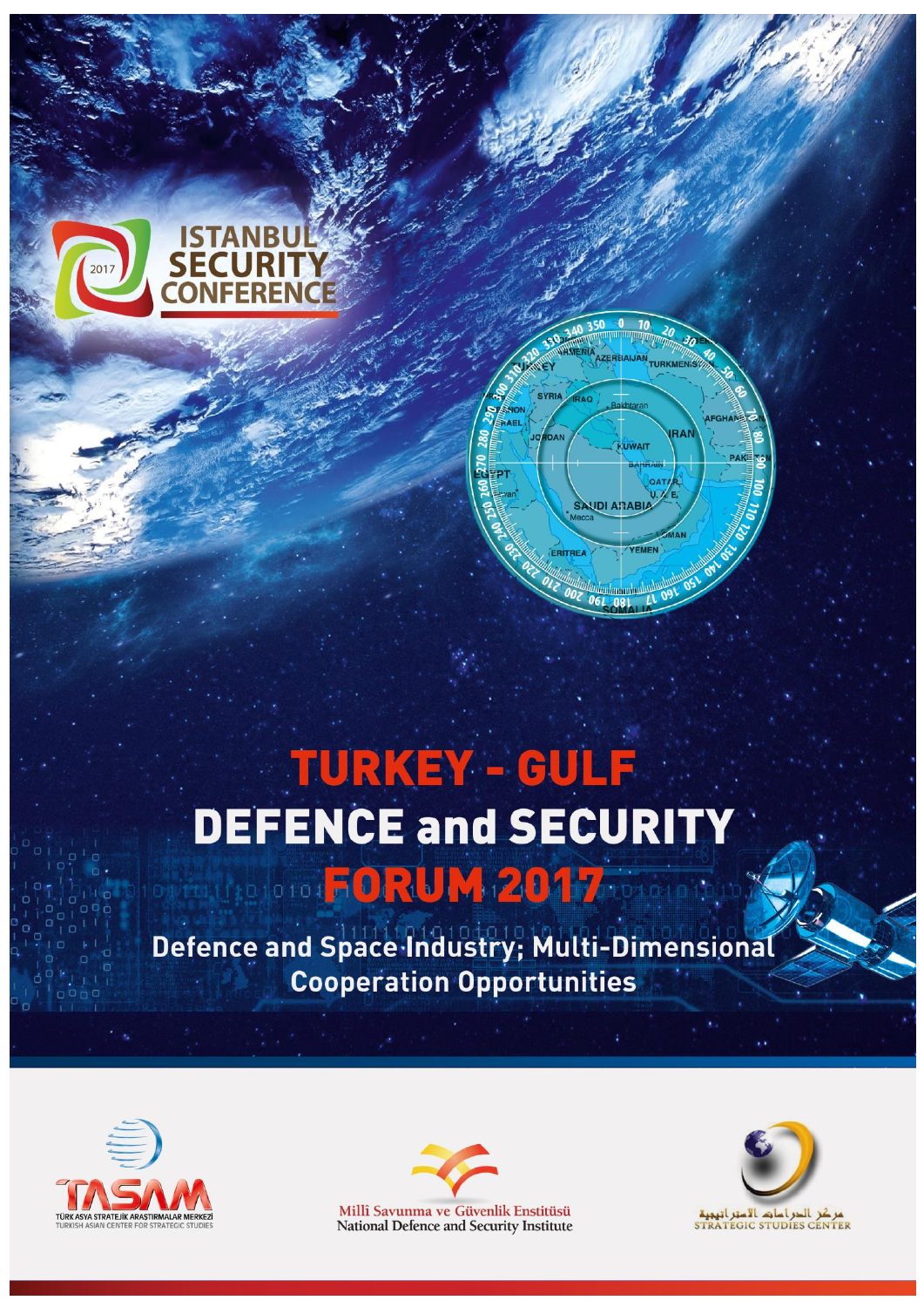



## **STRATEGIC VISION DOCUMENT** (DRAFT)

# **TURKEY - GULF DEFENCE AND SECURITY FORUM 2017**

### **"Defence and Space Industry; Multi-Dimensional Cooperation Opportunities"**

#### **( 01 - 03 November 2017, Istanbul )**

For the last three hundred years of long political history and international relations have allowed us to see no political, administrative, economic structure that positions the people at the center ; No institutional strategy that is not tied to **"legitimate law"** and **"justice"** ultimately taught in an extremely tragic way that no assembly brings **"peace"**, **"stability"** and therefore **"prosperity"**.

In relation to the world peace meaning, Both at the individual and social level, the most basic precondition is the **"sense of safety"**. No human being, family and society can survive a decent life as **" respected human "** with the sense of security. Psychosocial, socioeconomic and sociopolitical sense of security based on a conceptual and factual basis; Is the most assurance of all individual, social and even international diplomatic, economic and logistical relations.

There is an inverse proportional and paradoxical relationship between the clear sense of security that may exist between people and societies, which is expressed with the word "trust" on the contemporary, and which is precisely just a mutual trust, and a **"security search"**, a more technical and logistic conceptualization.**"Respect"** is the key concept of the sustainability of trust-based **"dependency"** relations, which is based on the same conscientious objection to security sentiment. Because, as in the case of individual relations, respect for the identities of the parties in social and inter-communal relations has a constructive and restorative quality as a means of public diplomacy and political communication if a moral principle is required

**"Affiliation to the common ideals"**; transforms the intercultural dependency relationship from a preference for a tactical or conjunctural foreign policy based on a mutual interest relationship to an essential identity and strategic responsibility. Societies, especially in the context of **"mutual dependence"** or **"strategic dialogue"**, and especially Muslim societies, which should primarily be based on trust-based relations among themselves, participate in international negotiations with a **"common vision"** against **"economic, political and military domination in the phenomenon of globalization"** It is obliged to establish a **"network of relations"** in accordance with the definition of dependency. Even in a process where mutual security strategies are a priority agenda item, even for **"security of relations"** because of **"confidential crisis"**; It is clear that the concept of **"security"**, which consists of new definitions in society, neighborhood, health and agriculture, in many fields and sectors, has a multidimensional quality at both the subject and the actor level

**"Security Policies"** that lead to new problems rather than solutions, primarily by **US** and international **NATO**, **European Union** & **OSCE**, and regional associations; **UN**'s ineffective solutions in conflict zones(!); The tendency of international organizations such as **SCO** and **CICA** to evolve into their first examples instead of being **"alternative solutions"**; **"Hybrid wars"** that take place in the process of transforming the power balance between actors in the shadow of technological developments and the economic variables of the global system are increasing the importance of security controversies and the importance of interstate territorial supremacy and related regional sub-unions of the common ideal.





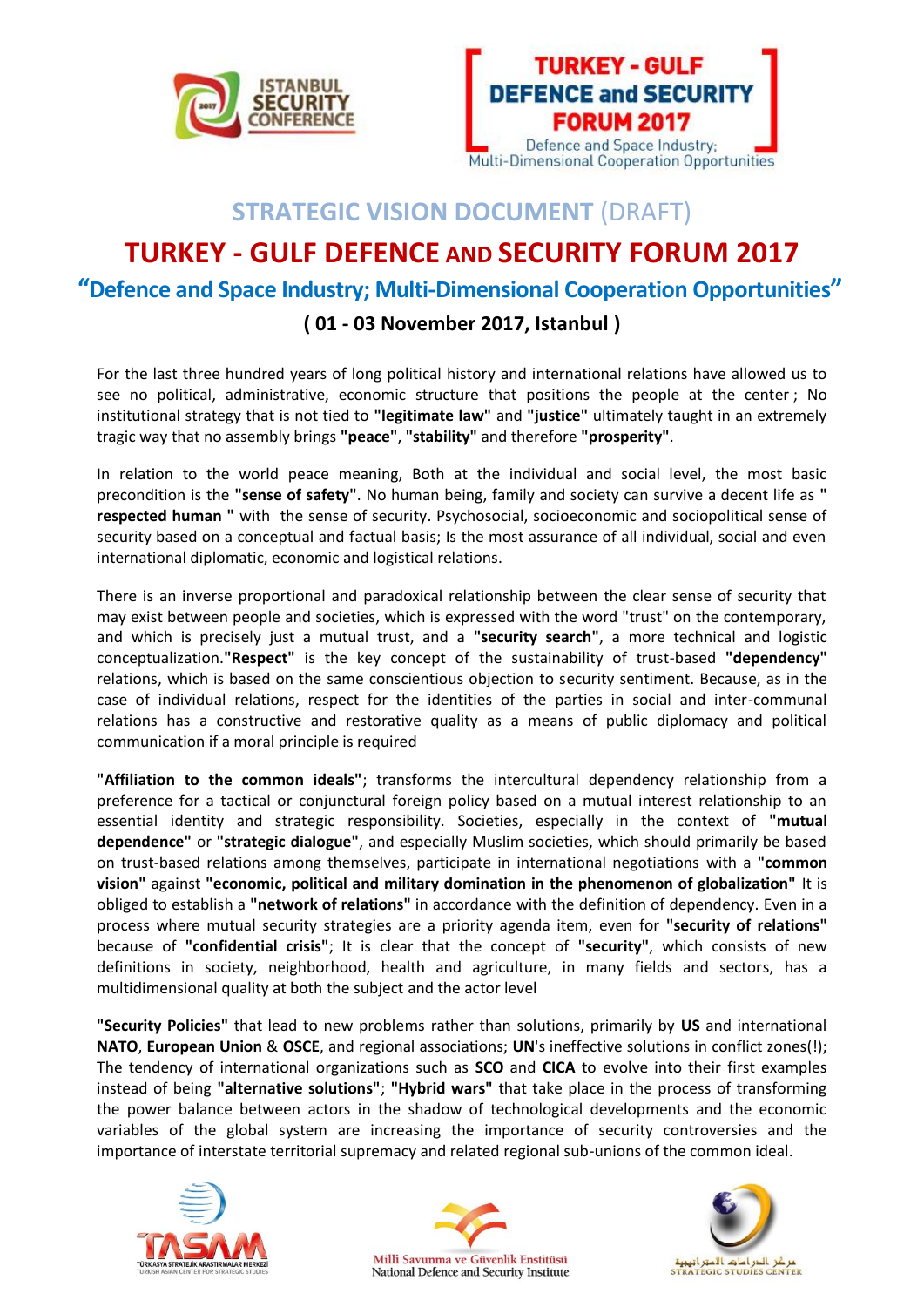



There is no need for **"collective security"**, which is regarded as solidarity against global security threats, which is gaining in importance due to its multidimensional and complex nature that can not be secured by a single actor at the global level, and there is no supranational mechanism linked to the common act and vision of the actor at all levels and regions. It has forced the introduction of security perspectives into the foreground. This is even more evident in the Middle East, where relations are highly fragile due to instability.

With the changing nature of hard power usage; micro-nationalisms, hybrid battles, and non-state actors that are strongly promoted are becoming a part of global security architecture. In this framework, it can be considered that states' protection and extension of their own domains, and putting forward their distinctive aspects will be provided by the high fire power they possess. Economic development projects, investment strategies and the formation of geo-economic weight centers are driving the use of hard power into the economic area. The key factor here is the increasing importance of hard power projection in the new period. The dynamics of global transformation, the increasing prevalence of energy lines and the economic corridors formed around the initiative of the "One Belt - One Road" link the Pacific region to the Eastern Mediterranean in power struggles. In this context, China - US - Pacific contests increase regional and global turbulence.

Despite the strong historical and cultural background, it is not possible for the strategic dialogue to develop to remain outside of this fragile axis in Turkey - the Middle East or, more narrowly, Turkey - the Gulf States.

After the Ottoman period, This region, which is the most important part of its historical geography, and even its wider basin, including North Africa, has been delayed until 2000, unfortunately, by the influence of international political balances; No mutual efforts have been made to establish "deeply rooted social ties that will nourish trust-based diplomatic relations "in comparable to the common history of the peoples of the region. The relations between Turkey and **the Gulf States** consisting of **United Arab Emirates (BAE), Bahrain, Qatar, Kuwait, Saudi Arabia** and **Oman** is no different.

Turkey - Gulf Countries between 1980's and 90's ; (OIC), Bahrain, Saudi Arabia, Oman, Qatar and Kuwait, depending on the changes in the international conjuncture and the foreign policy line of Turkey, and in the framework of the Gulf Arab Countries Cooperation Council (GCC). With Turkey's African Action Plan (1998); It may be necessary to question why a "Gulf Action Plan" aimed at 'comprehensive strategic cooperation' between the GCC and Turkey, which was established in 1981 and represents a geopolitical area with vital preservation, has not been introduced.

As the first country in **the GCC** to adopt a high level regular institutional dialogue with the ones outside the region, the **US** and the **EU** as well as **the Strategic Common Statue (2008)**, **Turkey**'s trade relations with the countries of the region have increased steadily; The trade volume between the parties has increased exponentially in this process. These developments, which have very positive consequences for both sides, have an important role in seeking trust-based strategic dialogue as well as other factors.





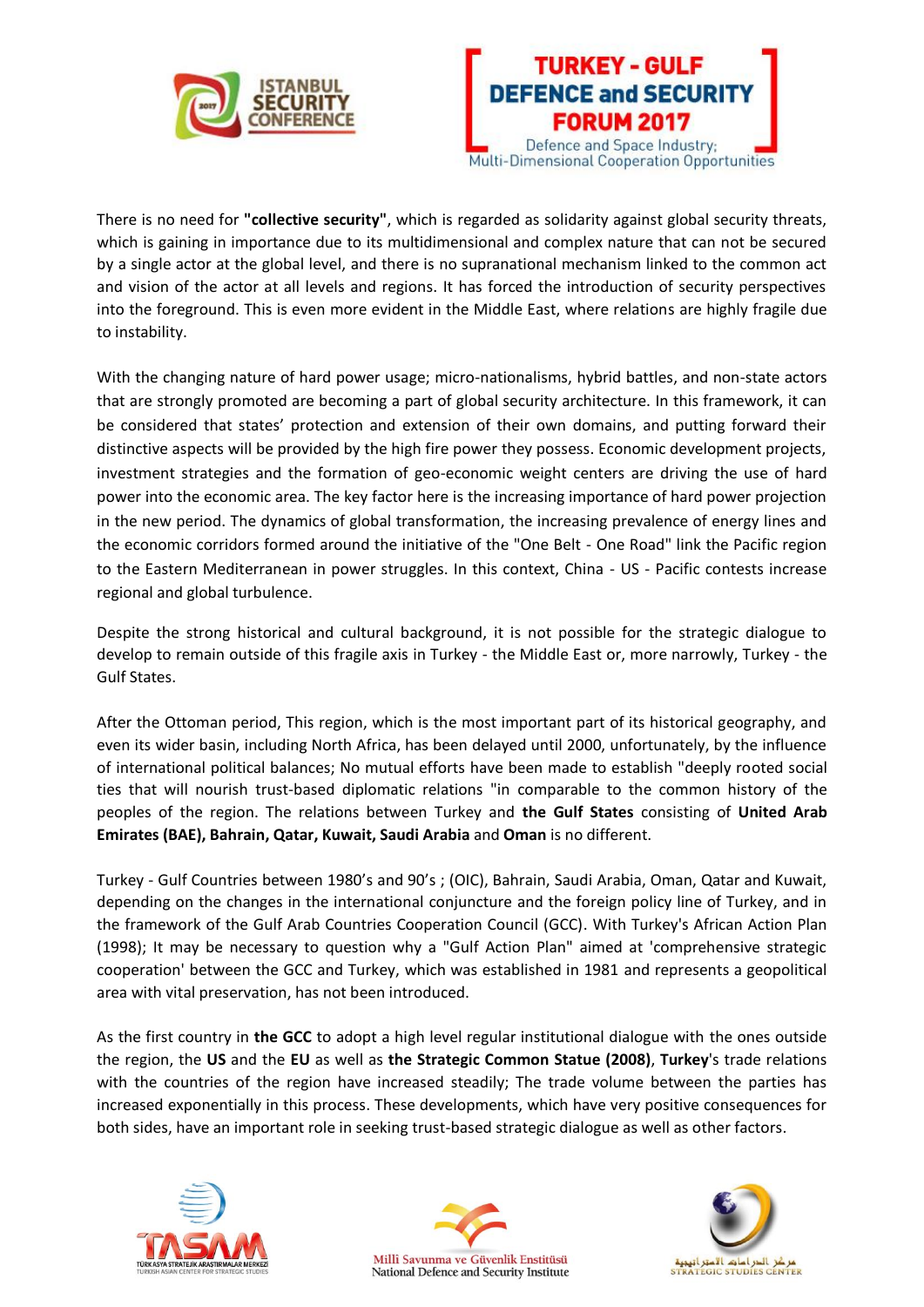



**Turkey - Gulf States** relations; **High Level Strategic Dialogue Meetings**, which in particular strengthened the relations of **the GCC-Turkey with the Memorandum of Understanding (2005)**; It is important to develop in the context of harmonization and solidarity, taking into account the agenda of multilateral regional cooperation platforms such as **the Arab League (AL)**, as well as activities such as the **Turkish - Arab Cooperation Forum (TAF)**, the forefront of the banking, finance, energy and construction sector.

It is known that **the GCC**, which has institutional objectives such as the monetary union and finally the political union, attaches more importance to cooperation that prioritizes "economic value added", while not all members have a common tendency. In this context, it is important that plans similar to **the Turkey - GCC Joint Action Plan (2011-2012)**, especially in third countries, should be continued in the basic investment sectors such as energy, transportation, health, education, culture and tourism, taking into consideration the added value approach.

In particular, **the US invasion of Iraq (2003)**, Changes in the **Libyan**, **Egyptian** and **Tunisian** regimes, and leading to the destructive experience of inter-allied alliances related to sec- torship, which has led to the emergence of new problems that will have long-term consequences both in **the Middle East** and **North Africa** ; The strengthening of the relations between **Turkey and the Gulf States** in general and **the relations between the GCC and Turkey**, in which **Iraq** and **Yemen** are particularly inclined to participate, will contribute positively to the overall security of the region.

EU as the first example the foreign policy priorities of **the GCC countries** and in general the Gulf States, especially due to their internal-political preferences, relations based on trust between the countries of the region prevent the formation of a common political and military vision. Along with this, **Turkey - Gulf** relations have a high level of stability and prosperity compared to other countries such as **Syria** and **Iraq**  in the region; The region and the periphery have an important responsibility in deepening the relationship between strategic dialogue and mutual trust-based dependency

In light of the results of the **"Turkey - GCC High Level Strategic Dialogue"** meetings and the last ten years of bilateral cooperation between **Turkey and the Gulf Countries**, There is a strong expectation, especially in the business world, about the relocation of a large potential relationship that has not yet been discussed in the field of economics, It is clear that the possible **Free Trade Agreement** that will meet this expectation will set a record level of trading volume between the parties. In addition, **mainly in defence and space industry**, **multidimensional** investment activities should be evaluated with the cooperation of **Turkey and the Gulf Countries** in the framework of the draft scheme of the **"Preferential Trade Agreement of the Islamic Countries"** and in the third countries.

The current agreements include trade, finance, transportation, energy, tourism and other sectors of the Turkish - Gulf States, Development of balanced regional / global cooperation based on the strategy of growth together in multidimensional security areas such as defence and space industry, military personnel training, joint operation force formation, **"military training"** and **"defence and space industry"**, which have bilateral and multilateral potentials. The political and economic advantage of technological superiority in the defence and space industry, which is the basis of defence and security policies, which is a part of the economy and which is the field of technological knowledge production, Managerial synergy, risk sharing and strong technical expertise contribute to cost reduction and competitive advantage.





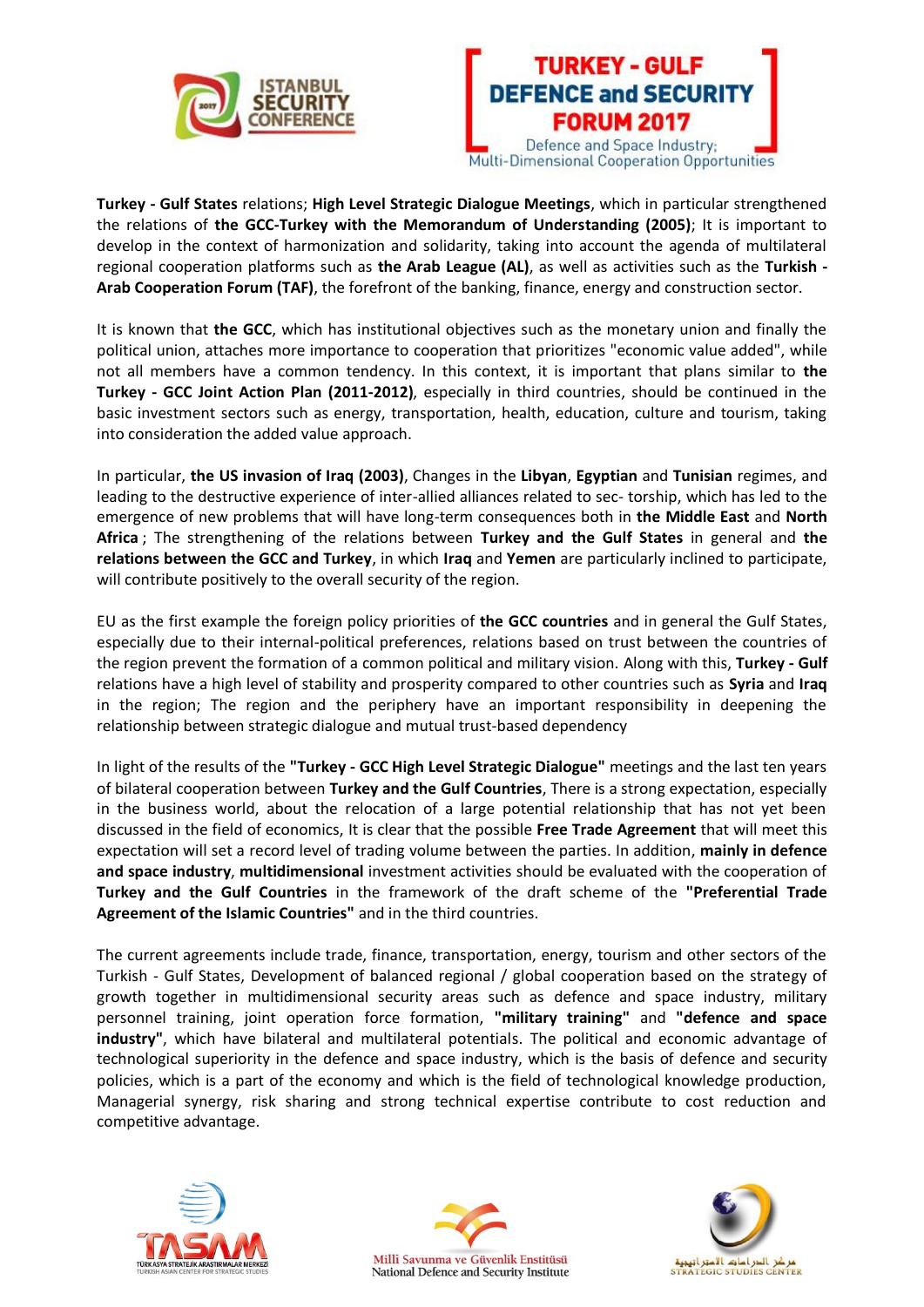



Except for Bahrain and Oman, **the OPEC** member and the main motivation is the regional security of the **GCC** Countries, which are seen as having a positive influence on the national security of the Gulf countries, which is regarded as an axis of regional stability in the Arabian geography, high level strategic dialogue and cooperation in cultural fields

First of all, Turkey and neighboring **Iran** and **Iraq** to **the Basra Gulf**; Fundamental steps should be taken to develop multidimensional strategic alliances including neighboring countries such as **Syria** and **Egypt**. In this context, the careful evaluation of initiatives such as "reconciliation of sects" in order to mitigate the negative effects of the sectarian discourses may contribute to the deepening of trust-based social relations and the development of stronger sociopolitical dynamics.

Considering that the most important factor determining strong relations at the social level is the collective values of the relevant societies, the strategic dialogue with communities with common historical and cultural ties, The most urgent responsibility should be to develop a fostering supremepolitical perspective that will take the initiative in intra-regional affairs where international roofing organizations are inadequate to produce radical solutions; Medium and long-term strategic dialogue should be pursued in this direction. Otherwise, it is not possible to permanently resolve the problems threatening the security of the Gulf States in the region, particularly in the **Syrian**, **Iraqi** and **Palestinian** affairs. The power struggle between the hegemonic capitalist actors will voluntarily never allow such a solution to be developed.

To achieve such a goal depends on behavior in a way that transcends reflexes based on "nation state mentality" and "classical state ideology".

The "**strategic Interdependency and trust building"** concept that will bring strength and justice to our civilization outside of religion, language, history and geography is the basic mental threshold in front of relations between Turkey and the Gulf States. The inclusion of Turkish and Gulf States Diasporas in the mutual process is one of the main strategic areas

**Turkey - Gulf Defence and Security Forum** (to be compatible with the **Istanbul Security Conference**, which was institutionalized as a global brand) aims to provide academic and civil contribution in order to manage the **Strategic Interdependence and Trust Building** parameters between Turkey and the Gulf Countries with an approach that advocates defence and security, in particular, all the priorities detailed above, in order to manage and establish consciousness of common consciousness.